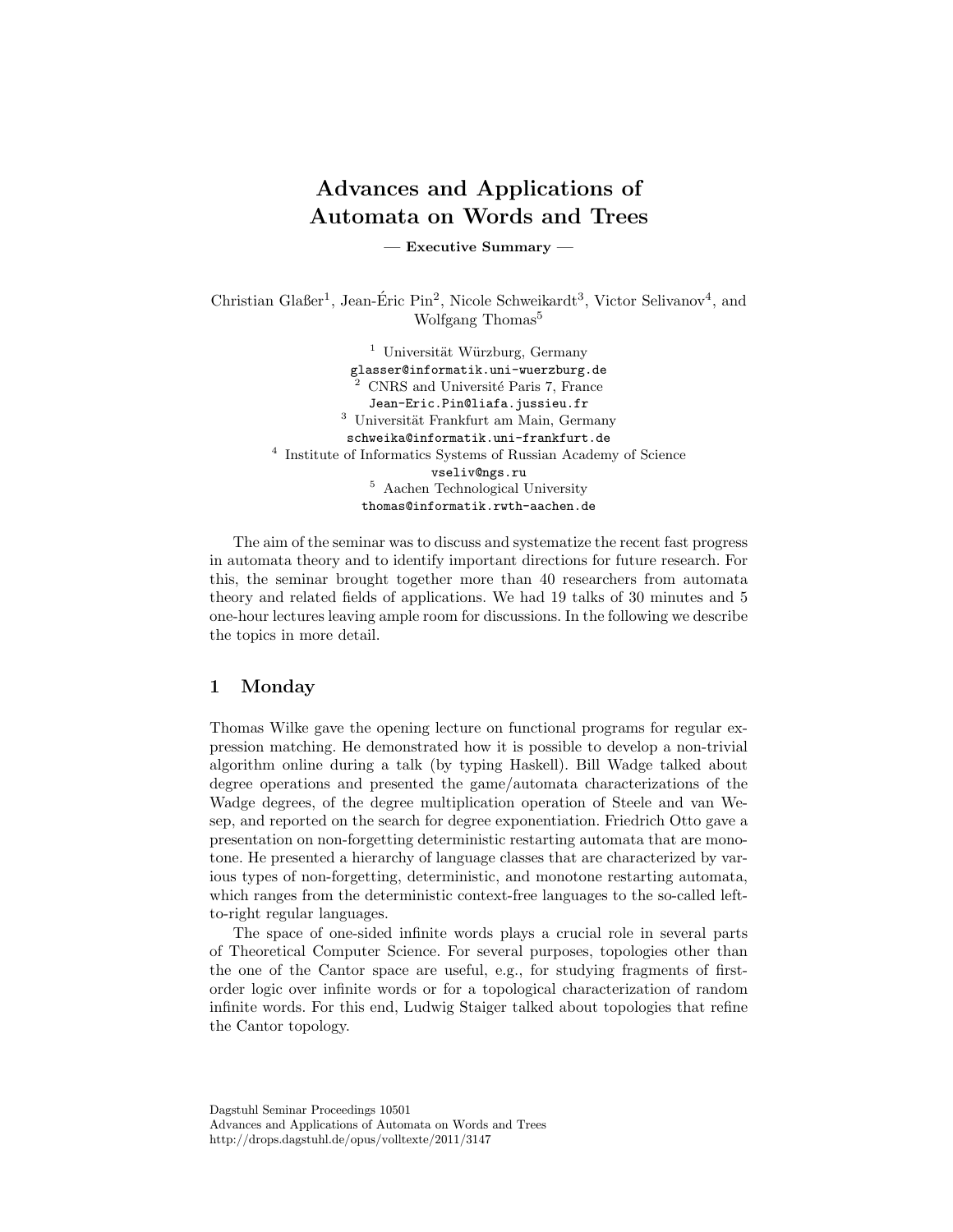# 2 C. Glaßer, J.-E. Pin, N. Schweikardt, V. Selivanov, W. Thomas ´

Jacques Sakarovitch showed that the enumerating series brings a structuring vision to abstract numeration systems. The talk showed that it is decidable whether an N-rational series corresponds to a rational abstract numeration system. Christian Reitwießner talked about Boolean grammars, which are an extension of context-free grammars. In contrast to context-free grammars, they can generate quite complicated non-regular languages over a single-letter alphabet. The talk discussed the parsability of Boolean grammars and showed that they can be efficiently parsed. In his talk, Jacques Duparc explained that the Wadge hierarchy of omega-regular tree languages is huge. He defined a weighted monadic second order logic for unranked trees and the concept of weighted unranked tree automata, and investigated the expressive power of these two concepts.

# 2 Tuesday

The second lecture of the seminar was presented by Thomas Colcombet and it surveyed important results concerning distance automata and their extensions: Krob's undecidability result, Hashiguchi's result of decidability of the limitedness problem, and the decidability of the star-height problem due to Hashiguchi.

Volker Diekert and Manfred Kufleitner gave a series of talks on small fragments of first-order logic over finite and infinite words. They showed how to combine algebraic and topological properties in order to generalize decidability results to infinite words. Markus Lohrey talked about isomorphism problems on automatic structures and showed several hardness results for the isomorphism problem for transitive relations.

There are developments in automata theory that borrow important ideas from game theory. For this end, Veronique Bruyere gave a talk on equilibria in quantitative reachability games. The talk considered turn-based quantitative multiplayer non zero-sum games played on finite graphs with reachability objectives, and it proved the existence of finite-memory Nash equilibria in multiplayer games. Zoltan Esik talked about axiomatizing regular tree languages and presented complete axiomatizations of regular languages of ranked trees. Christian Choffrut gave a talk on extensions of the theorem by Eilenberg, Elgot, and Shepherdson.

# 3 Wednesday

The Wednesday's lecture was given by Howard Straubing who talked about algebras and logics for unranked forests.

One of the fundamental topics in mathematics is the search for relations between local and global regularities. Juhani Karhumaeki analyzed this phenomena in connection with infinite words. Local regularity here means that the word possesses everywhere some local (finitely describable) regularity condition, such as some type of local periodicity, while the global regularity means that the word is periodic (or ultimately periodic).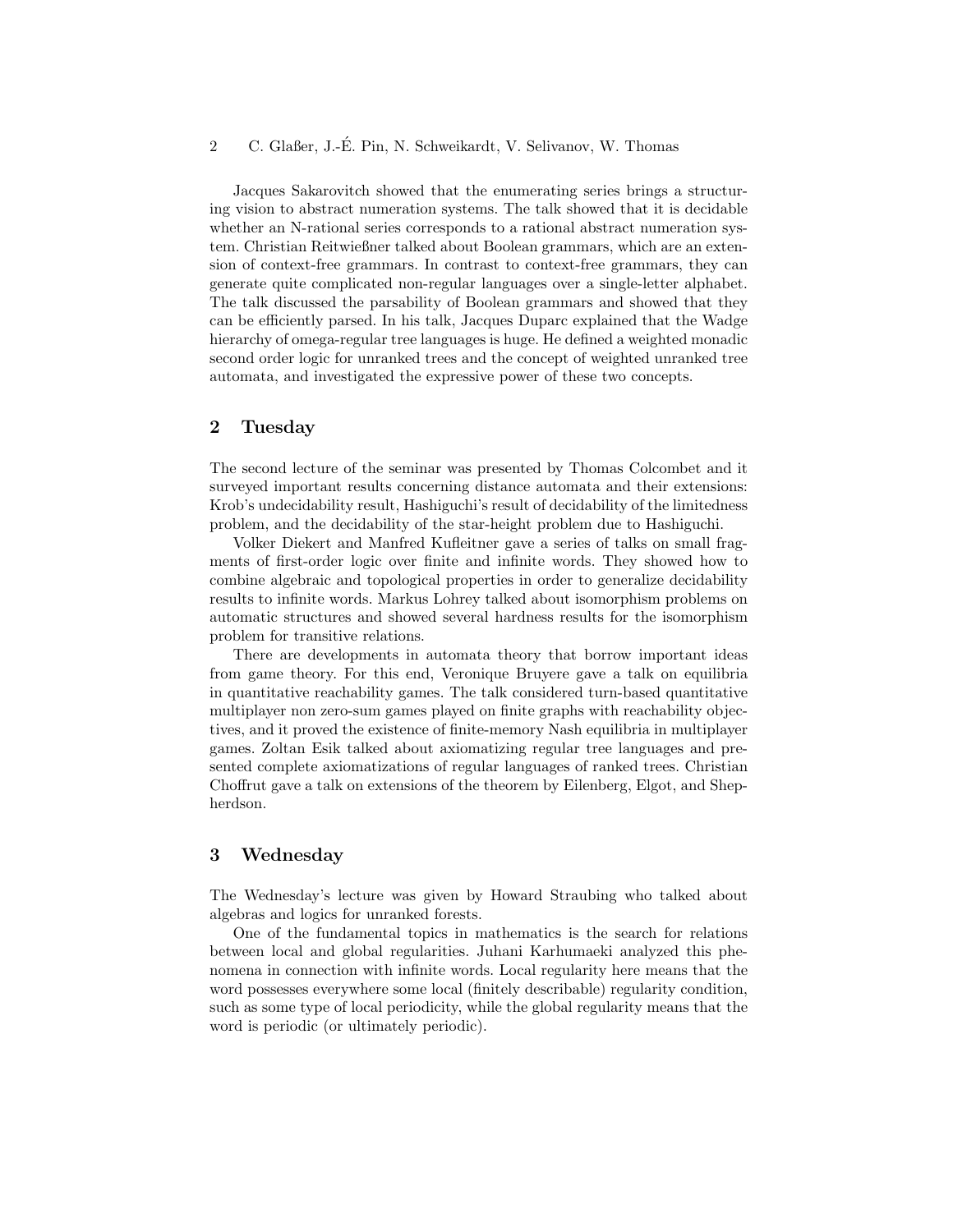Victor Selivanov talked about the fine hierarchy of omega-regular k-partitions. The talk developed the theory of  $\omega$ -regular k-partitions that extends the theory around the Wagner hierarchy of regular  $\omega$ -languages. In particular, it characterized the structure of Wadge degrees of  $\omega$ -regular k-partitions, proved the decidability of any level of the corresponding hierarchy, established coincidence of the reducibilities by continuous functions and by functions computed by finite automata on the  $\omega$ -regular k-partitions, and showed the undecidability of the first-order theory of the structure of Wadge degrees of regular k-partitions for each  $k \geq 3$ .

Bahareh Afshari talked about new results on the decidability of the mucalculus alternation hierarchy. The starting point was the open question of whether a given formula is equivalent to a formula with a lower alternation depth. In the talk we learned about partial results for the class of  $\Delta_2$  formulae.

## 4 Thursday

The seminar started with a lecture by Thomas Schwentick about automata for data words. The talk gave a basic introduction into automata models that have been proposed for data strings and data trees, that is, strings and trees enhanced by data values. The emphasis was on expressiveness and complexity.

Paul Gastin talked about weighted automata with pebbles and weighted FO logic with transitive closures. Here a new classes of weighted automata on words was introduced. Equipped with pebbles and a two-way mechanism, they go beyond the class of recognizable formal power series, but capture a weighted version of first-order logic with bounded transitive closure. The talk also discussed new logical characterizations of the recognizable series.

Manfred Droste gave a talk on weighted logics for unranked tree automata, where he defined a weighted monadic second order logic for unranked trees and the concept of weighted unranked tree automata. It was shown that the weighted tree automata and a syntactically restricted weighted MSO-logic have the same expressive power in case the semiring is commutative or in case we deal only with ranked trees, but, surprisingly, not in general. This demonstrated a crucial difference between the theories of ranked trees and unranked trees in the weighted case. In the last talk of this session, Julian Bradfield explained us what spiders and finite automata have in common.

Damian Niwinski explained the separation problem in the index hierarchy and showed that a certain pair of disjoint co-Buchi recognizable sets is complete for all disjoint pairs of co-analytic sets. The proof involved a construction of a "dichotomic" automaton.

Pierre McKenzie made an excursion to computational complexity and explained us DAG evaluation and the red-blue problem. Alexander Rabinovich talked about decidable expansions of labeled linear orderings, where he proved that if certain monadic second-order theories are decidable, then they have nontrivial expansions that are still decidable.